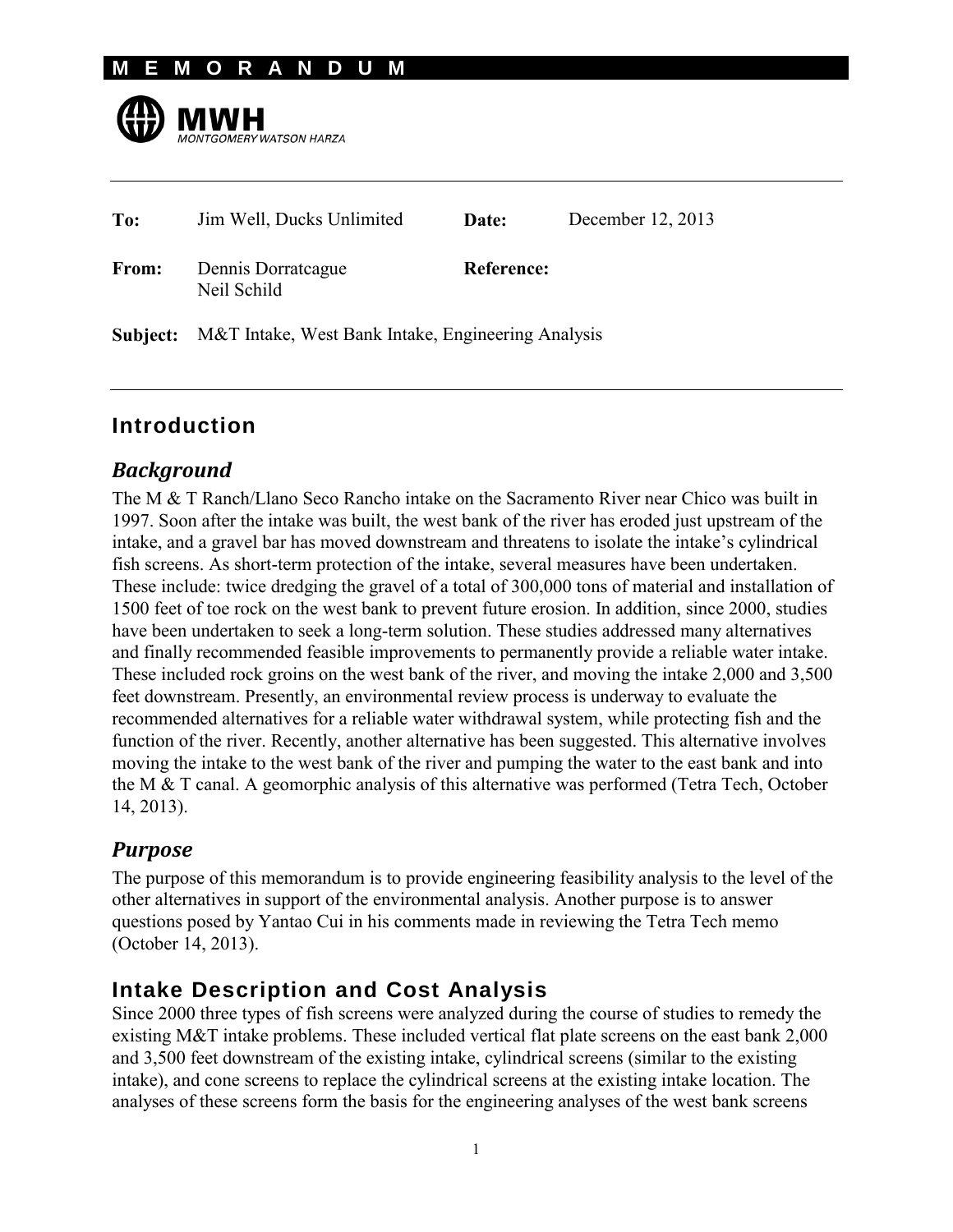described below. From data presented in Tetra Tech (October 14, 2013), the best location for an intake giving the best depth and sweeping velocity is at cross section XS4. The size of screens required are the same and the river depth and bank configuration is similar to the west bank location at XS4 in Tetra Tech (October 14, 2013).

## *Flat Plate Fish Screen Intake*

#### **Fish Screen Intake Structure**

Cross Section XS4 in Tetra Tech (October 14, 2013) is very similar to that at the location of the 2,000-foot downstream intake in MWH (September, 2008). The channel bottom at the toe of the bank is 105.0 at XS4 and 101.5.0 at the 2,000-foot downstream intake location. The top of bank is 133.0 at XS4 and 128.0.0 at the 2,000 foot downstream intake location. Therefore, the structure would be essentially the same as that described in Section 4 in MWH (September, 2008). The description below repeats the screen structure information from MWH (September, 2008) except the elevations have been changed to reflect the structure at XS4. The intake structure will have a footprint that is 76 feet long and 27 feet wide and will have six vertical flatplate screens, each 10 feet long by 8 feet high, along the front face that will provide fish screening that meets state and federal agency criteria. The screens will have a maximum approach velocity of 0.31 fps. From data presented in Tetra Tech (October 14, 2013), there is sufficient sweeping velocity to meet fishery agency criteria. The top of the screens will be at elevation 114.5 feet, or approximately 0.5 feet below the estimated minimum water surface elevation of 5,000 cfs in the Sacramento River. The screens will be kept clean by a water jet system that will also act to re-suspend sediment at the intake structure. It is assumed that the natural sweeping velocity of the river combined with the minimal approach velocity will be able to keep the screens clear of large debris. However, a log boom floated a few feet out from the screens and supported by pilings could be included in the design. Concrete wing walls will extend from the back side of the structure to support the access road and retain fill.

The intake structure will have a sediment re-suspension system using the same pumps as the back-spray screen cleaning system. The structure will need to be accessed at times to remove excess sediment, clean fish screens, or repair the screen cleaning system.

The intake structure will be accessed by a road built at the approximate level of the ground across the USFWS property. The access road will be below the 100 year flood elevation. Therefore, during high water with flows over bank, access to the fish screen and pump station will not be possible.

This option of an intake on the west bank of the river is of concern to the current Ranch Manager and may be acceptable only if sufficient remote controls and monitoring are provided in the ranch office building. This will include monitoring of pump status, including flow measurements on each pump, flow conditions into the pipeline east side of the river, head loss across screen, adjustment of screen cleaning cycle and sediment re-suspension system.

Under flooding conditions the pumping plant on the west side of the river can't be accessed via roads through the refuge lands, so, if power goes out, the entire service area on the east side of the river could be out of a water supply.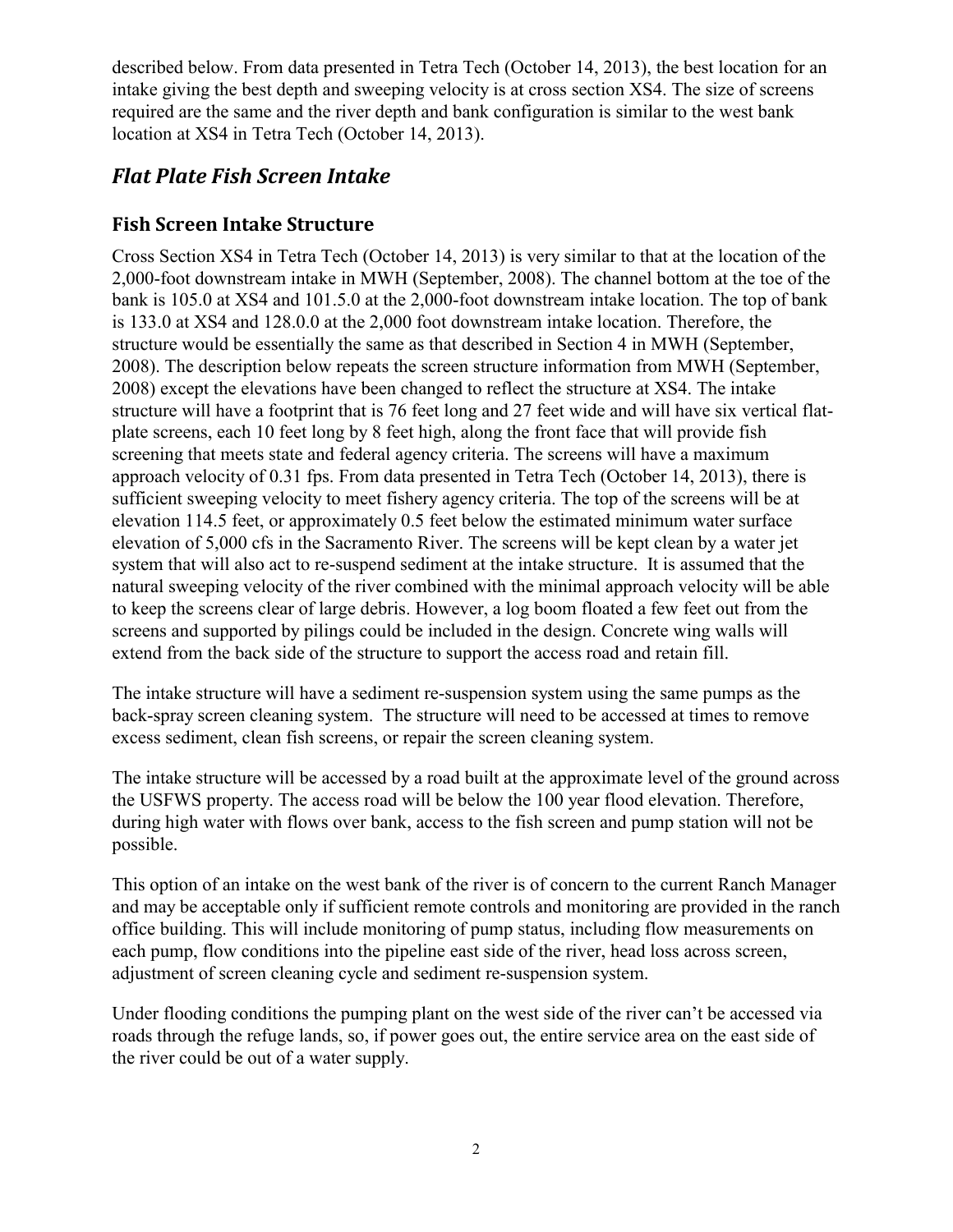The power alternatives for powering the motors on the pumps have been discussed with the Ranch Manager. Natural gas isn't available on the west side of the river and electric power will likely have to be provided from the nearest main road where sufficient power is available for the operation of the pump motors.

Access under normal conditions consists of a 34 mile round trip for an employee and the Ranch Manager feels the pumping plant should be inspected three times per day when operating. Each round trip and inspection would likely take a minimum of two hours. This means a total of more than 100 miles would have to be traveled daily and require about six hours of time.

The number of trips may be reduced after a period of time operating a pumping plant on the west bank. This will vary on the amount of water being used and timing during the year. When river flow conditions are above normal and possibly during lower river flows, the monitoring will be increased.

#### **Pump Station**

The pump station and wet well are assumed to be similar to the existing pump station and would be located 50 feet to the west of the intake. The screen structure and pump station are designed to withdraw water from the Sacramento River at the XS4 location and deliver it to the discharge pipe from the existing pump station on the east side of the river and then to the head works of the Phelan Canal. The station will have 3 pumps, each designed with a maximum capacity of approximately 50 cfs. Water surface elevations in the Sacramento River can vary up to about 21.5 feet. The minimum estimated water surface elevation is 115.0 feet, and the maximum design water elevation is 137.5 feet at the 100-year event. Water discharged from the pumps will be conveyed through approximately 2,950 feet of 72-inch diameter concrete pipe to the connection with the existing pump discharge pipe immediately north of the existing pump station. From this connection to the canal the flow will be conveyed in the existing 72-inch diameter pipe.

To facilitate operations, an interconnect with the existing wet well may be considered to allow for some water to be delivered to the canal should the pumps on the west side for some reason stop operating. If the existing pumping plant is maintained for standby operation, the costs of obtaining water supply will increase. Water from either of the sources will be measured.

In total, there is 7,650 feet of pipe from the river to the canal. The 72" pipe is turned up at 90 degrees and flow out of the pipe goes into the main canal.

At minimum water elevation in the Sacramento River and maximum diversion flow, the pumps will be required to produce about 42 feet of head to deliver water to the canal outlet structure. This is about 11% more head loss than in the 2,000-foot downstream pump station alternative. The head loss in this system is too great to deliver the flow by gravity from the west bank intake to the gravity side of the existing pump station intake.

The west bank pump station building and pumps would be the same size as in the existing pump station. The pumps would be driven by electric motors instead of natural gas powered motors. The west bank pump station is described below. .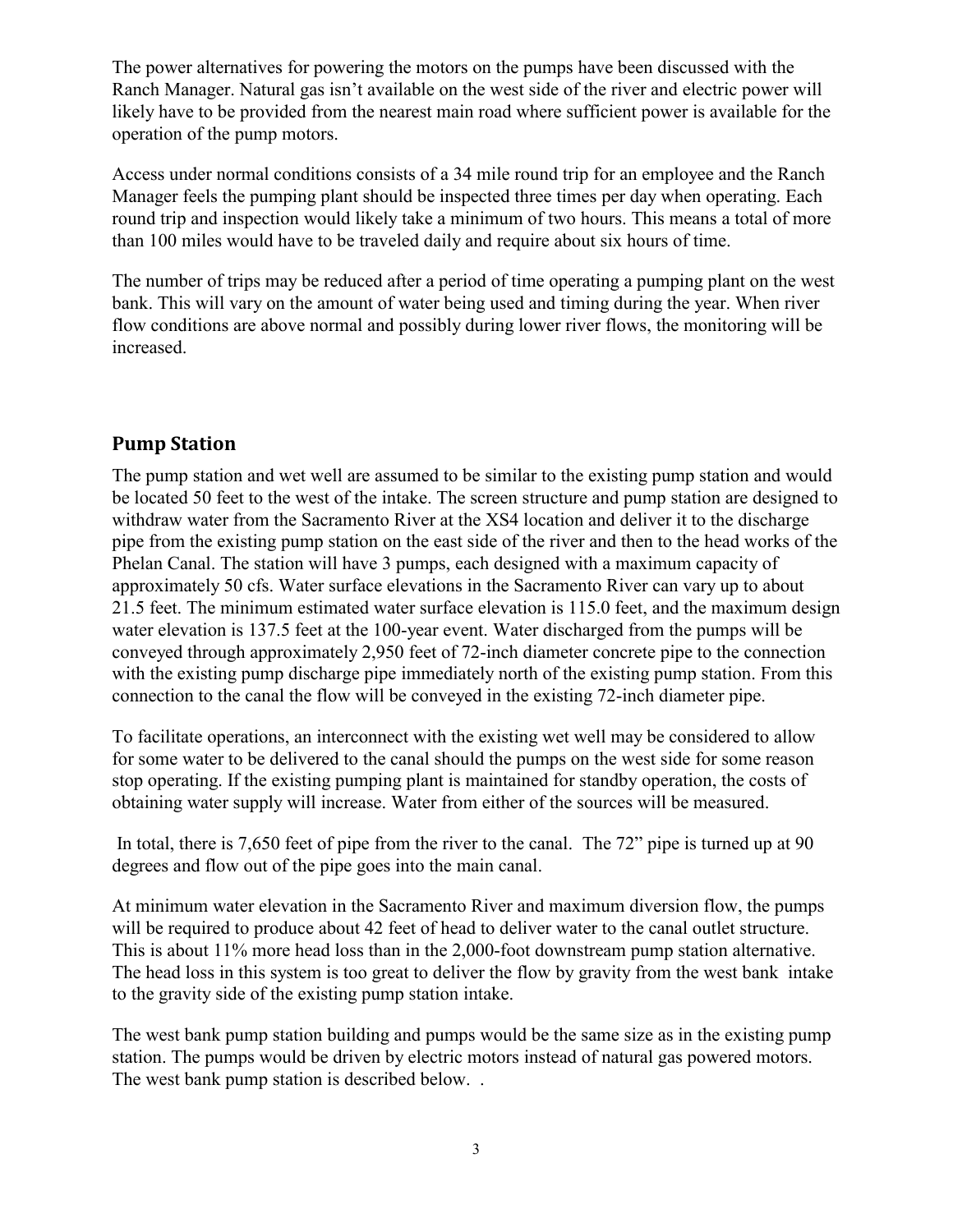The 72-inch pipe from the west bank fish screen structure will expand into a 120-inch pipe. The 35 feet of 120-inch pipe will enter a manifold structure at an invert elevation at 102.25 feet. The manifold structure will consist of four branches to the three pumps and a spare pump bay. An above-ground building will house the pump motors and electrical equipment.

Three single-stage, variable speed, vertical turbine pumps similar to the those used in the existing pump station will be installed at the new pump station. The impeller diameter will be about 19.5 inches. The pump will be operated at 675 rpm to achieve a flow rate of 50 cfs at 42 feet total discharge head. The pumps will have variable frequency drives and will be operable at progressively lower rpm to achieve the desired flow rate at the water level in the Sacramento River.

Each pump will require a 300 hp electric motor and will draw approximately 300 kW at the maximum flow and head combination. This system will require about 14% more energy to pump the same amount of flow than in the existing pump station.

The pump station building will have a footprint of approximately 50 ft by 65-ft. In addition to about an acre of land around the pump station, additional land of about 7 acres will be required along the USFWS property to the south for a pipeline to the micro-tunnel entrance. Additional land of about 1.5 acres will be required for construction of the intake and pipe to the pump station on USFWS land.

#### **Pipeline**

The transmission pipeline from the new pump station will run to the south about 850 feet parallel the west bank of the river. At this point at the south end of the USFWS property, it will enter a micro-tunnel bored under the river to the east southeast. The micro-tunnel will be about 1,450 feet long and end on M&T Ranch property behind the levee about 550 feet north of the existing pump station. The micro-tunnel is judged to be necessary since excavating a pipeline in the Sacramento River would not be allowed for environmental impact reasons. This route avoids any construction in the park on the east bank of the river. Then, it will continue to the south along the farm road behind the levee until reaching the existing pump station. It will tee into the existing discharge line just northeast of the present pump station. The pipe will be 72-inch diameter reinforced concrete cylinder pipe and will be buried at least 3 feet beneath the surface. The slope of the pipe will be downward to its connection with the existing discharge pipe. It is estimated that a total of 2,950 lineal feet of pipe will be required including that in the micro-tunnel under the river.

Total earth excavation for the transmission pipe is estimated to be 39,000 cubic yards not including the micro-tunnel. A clearing width of approximately 100 feet wide will be necessary along the pipe for construction and future maintenance access.

At the point of intersection between the new and existing transmission pipelines, a segment of the old pipeline will be removed and a tee connection will be installed. To block off flow back to the existing pump station, two blind flanges will be installed, one on the end of the existing pipeline and the other at the end of the tee facing the old pump station. By using blind flanges, this will allow the pipeline to be connected and re-activated more easily, if future conditions require switching operation back to the existing pump station.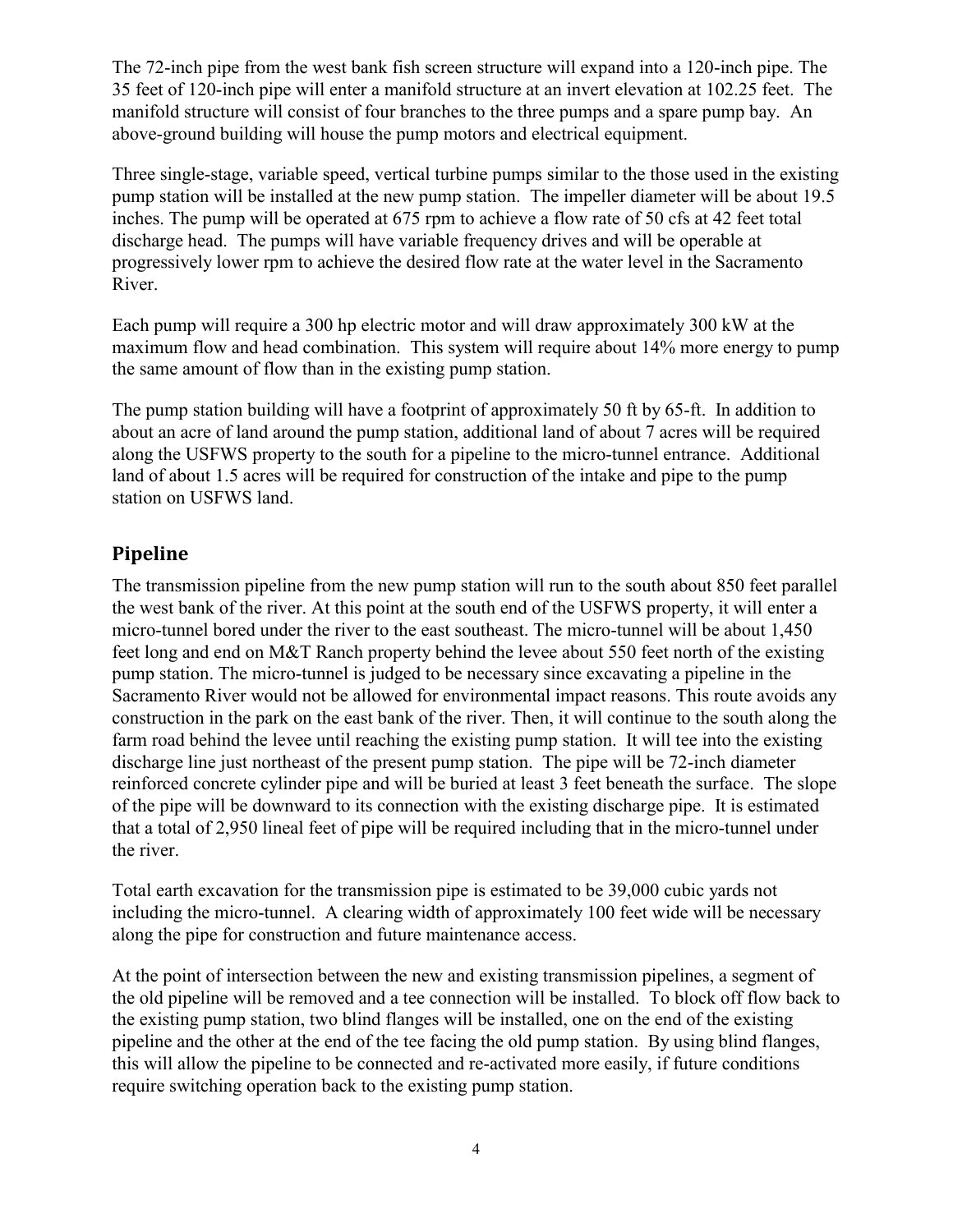#### **Rock Revetment**

It is assumed that the existing toe rock along the west bank will be added along its entire length to protect the screen structure and pipeline paralleling the river to the south end of the USFWS property. This will require full height bank protection. This is in the area of the existing rock toe.

## *Cylindrical Screen Intake*

Since the small channel depth and river bank slope along the west bank is similar to that encountered at the 2,000-foot downstream location, cylindrical screens are not possible on the west bank as they are not on the east bank at the 2,000-foot downstream location.

## *Cone Screen Intake*

Another type of fish screen mentioned for possible consideration is the cone screens made by Intake Screens, Inc. These screens are in the shape of a cone and are meant to be installed with flat bottom on the bottom of a body of water. They are made of stainless steel wedgewire and have been provided with baffles on the inside to produce uniform approach velocities to the screens. The water passing through the cone screen is drawn from the bottom of the cone and carried to shore through a pipe buried under the river bottom and bank. The cone screens are cleaned by a brush that rotates about a point on the top or apex of the cone. The brush is driven by a hydraulic motor. These types of screens have been installed in bays and quiet areas in rivers. Installation in the channel of the Sacramento River along the west bank would subject them to debris and bedload. Due to the large size of the bedload material and scour potential in the main channel of the Sacramento River during flood flows, these screens are not a suitable option for screening the intake on the west bank.

# **Answer to Questions Posed by Yantao Cui**

Yantao Cui, one of the expert committee members appointed to seek a permanent solution to the M&T intake problem, reviewed the report written by Tetra Tech (October 14, 2013). At the end of his memo containing his comments, he posed 3 sets of questions of an engineering nature that go to the feasibility of west bank screens. Yantao's questions and our answers to them are provided below.

## *Question Set 1*

*What is the cost if the intake is to be relocated to somewhere near XS-4 in near the west bank and how does that compare with the other alternatives under consideration (i.e., Spur dikes and relocation downstream)?* 

To answer this question, the cost estimate for the 2,000-foot-downstream intake alternative was used as a basis, since many of the components of this alternative are the same as those for the west bank intake alternative. The main differences are higher costs for the project access and a micro-tunnel under the Sacramento River to carry the 72-inch pump discharge pipe. The cost of the micro-tunnel was obtained using ratios applied to the costs of the North Interceptor Project built in 2006. The micro-tunnel there was for 66-inch pipes under smaller creeks. The pumping head and pipe length for the west bank alternative lies between these values for the 2,000-foot and 3,500-foot alternatives. The costs for the pipe and for power for the pumps were interpolated between the values for the east bank intake alternatives. The first cost for the alternatives are compared in Table 1 below. These include construction, engineering and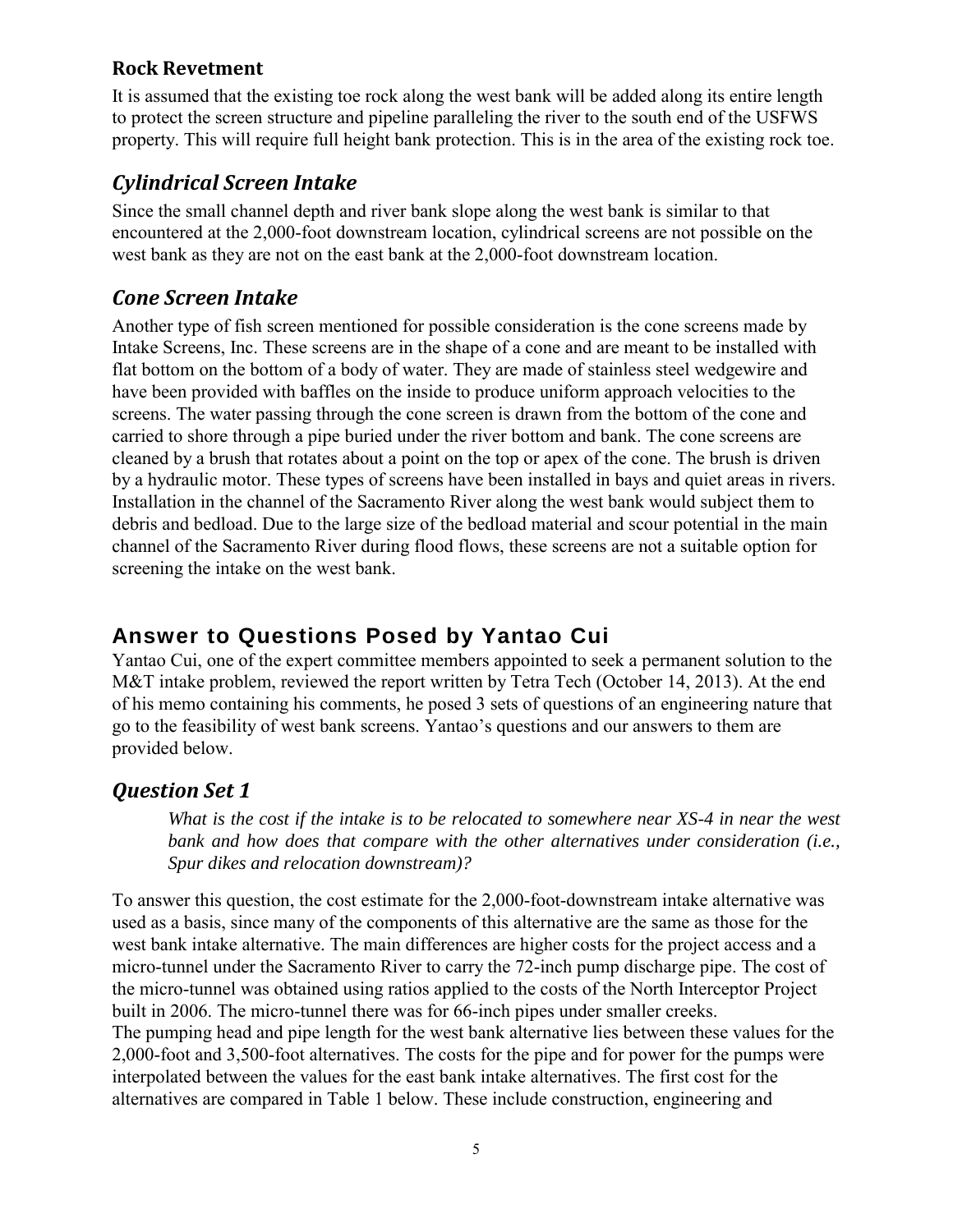permitting in 2008 dollars. No land costs were assumed for the 2000-foot downstream alternative and none were assumed for this west bank alternative.

| <b>Alternative</b>       | <b>First Cost</b> |  |  |
|--------------------------|-------------------|--|--|
| Rock Groins <sup>*</sup> | \$6,500,000       |  |  |
| 2000 Feet DS Intake *    | \$9,500,000       |  |  |
| 3500 Feet DS Intake *    | \$13,200,000      |  |  |
| West Bank Intake         | \$21,700,000      |  |  |

**Table 1 First Cost Comparison of Alternatives** 

#### *Question Set 2*

*Is there any operation limitation if the intake is relocated to the west bank?*  If the intake is relocated to the west bank, the operational limitations include a more difficult and longer access to the site for operation and maintenance from the M&T headquarters, where the operations personnel are stationed. In addition, access to the pump station and fish screens on the west bank is not possible during high flows when water goes over bank. The fish screens and pump station can be protected from the floods, but it would be very expensive to build a flood proof access. This access would have to be a bridge across the flood plain to maintain the overbank flood conveyance. It would also not be in keeping with the purpose of the USFWS refuge.

*Is there any O&M cost change associated with such a relocation?*  Since the intake and pump station on the west bank are the same as those alternatives on the left bank downstream, the only change in O&M costs is the different electrical costs for pumping the water through a different length of pipe. Table 2 below shows the increase in O&M costs over the existing pump station for the different alternatives.

| $\mathbf{u}$ and $\mathbf{u}$ and $\mathbf{u}$ and $\mathbf{u}$ and $\mathbf{u}$ and $\mathbf{v}$ and $\mathbf{u}$ and $\mathbf{u}$ and $\mathbf{u}$ and $\mathbf{u}$ |                             |  |  |
|-----------------------------------------------------------------------------------------------------------------------------------------------------------------------|-----------------------------|--|--|
| <b>Alternative</b>                                                                                                                                                    | <b>Increased Cost above</b> |  |  |
|                                                                                                                                                                       | <b>Existing</b>             |  |  |
| Rock Groins <sup>*</sup>                                                                                                                                              | \$100,000                   |  |  |
| 2000 Feet DS Intake *                                                                                                                                                 | \$50,000                    |  |  |
| 3500 Feet DS Intake *                                                                                                                                                 | \$34,000                    |  |  |
| West Bank Intake                                                                                                                                                      | \$43,000                    |  |  |

**Table 2 Increases in O&M Costs above the Existing Intake System** 

The main reason for the differences in O&M costs is the assumption of rock repair for the Rock Groins alternative. No rock repair was assumed for the rock revetment in the relocated intake alternatives.

## *Question Set 3*

*Are there engineering approaches that may enhance the erosion along the west bank to further reduce the risks associated with the potential sediment deposition?* 

Installation of the flat plate fish screen structure on the west bank creates a hard point on the bank. The face of the structure would be at the toe of the river bank. This would tend to increase scour potential at the toe of the structure and upstream and downstream of it. This might not keep the screen face from being partially blocked with sand or gravel. A series of high velocity water